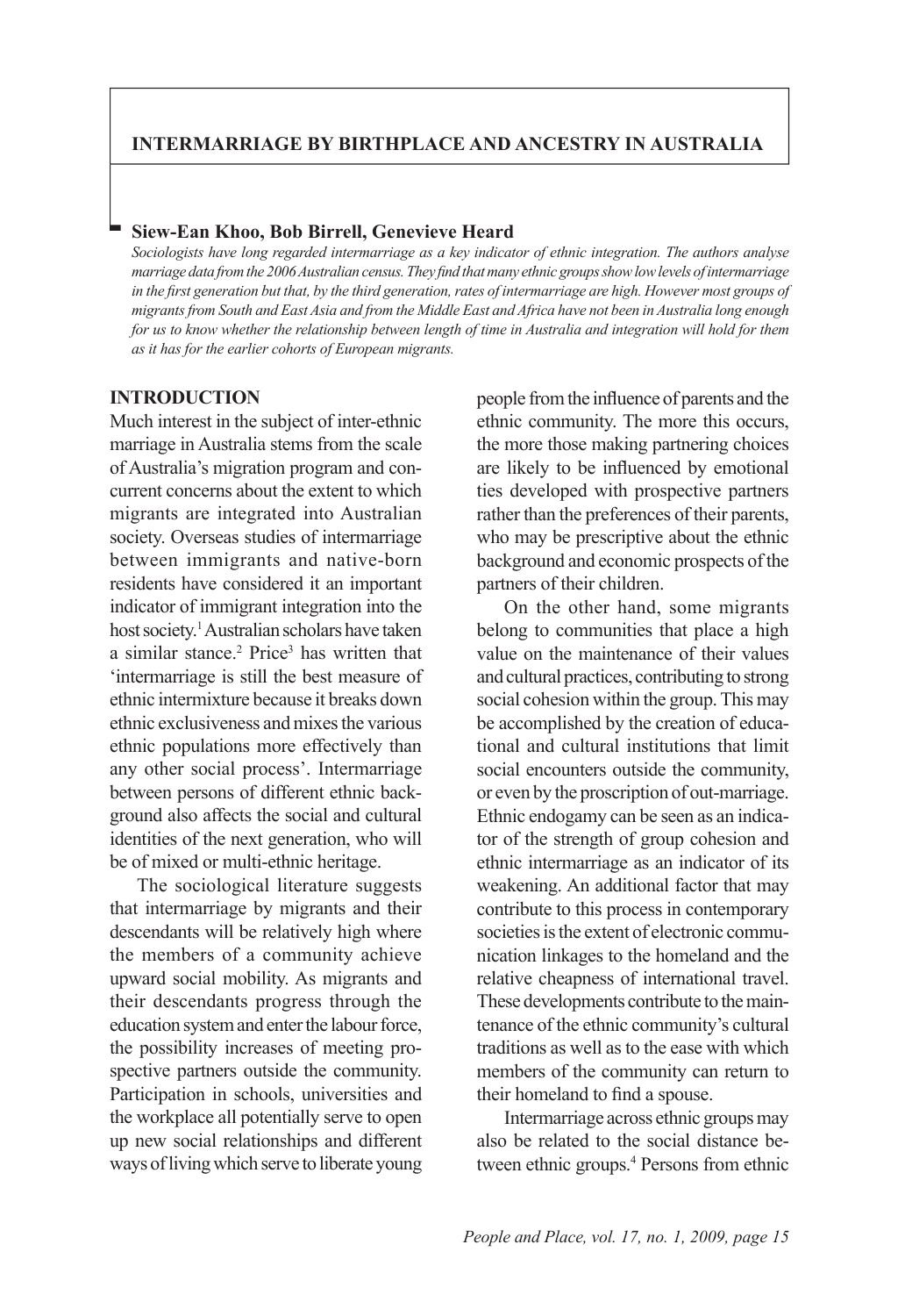groups that are more similar with regard to social and demographic characteristics, such as educational attainment, residential location and language, for example, are more likely to intermarry because they encounter fewer barriers to social interaction. This hypothesis was supported by an early study of intermarriage among immigrants and the second generation of European ancestries in Australia which shows that persons from ancestry groups that are similar to one another on these social and demographic characteristics are more likely to intermarry.<sup>5</sup>

Using data from the 2006 Australian population census, this paper examines the extent of intermarriage by birthplace and ancestry in Australian society. It compares the intermarriage rate by gender and across successive generations by their ancestry to provide an indication of the extent of intermixing across ethnic groups among second and third generation Australians. It also compares the intermarriage rate by level of education to examine the question of whether education leads to a greater propensity to partner outside the ethnic group, as suggested by the sociological literature discussed above. The paper is part of a larger study of intermarriage in Australia based on the 2006 census data that also examines intermarriage by indigenous status and religion.<sup>6</sup>

## **DATA AND METHOD**

The census asked each person to state his or her birthplace and ancestry. A census guide handed out with the census form suggests that people consider the origins of their parents and grandparents in answering the ancestry question. Individuals can provide a maximum of two main ancestries 'with which they most closely identify, if possible'.7 Seventy-two per cent of the population stated one ancestry and 28 per cent indicated two ancestries in the census.

In this paper, intermarriage is exam-

ined by comparing the country of birth or ancestry of the male and female partners in couple families. Couple families include those who are married as well as those who are in de facto relationships. The analysis is based on only those men and women who state a single ancestry, since the aim is to examine the extent of exogamy among people from each ethnic group. The analysis is also based on couples where both spouses are present in the household on census night, since birthplace and ancestry data are not collected for persons temporarily absent from the household.

For men and women of each specific country of birth or ancestry, the intermarriage rate is calculated as the percentage that is intermarried, which is equal to the number of partnered men (or women) born in country x (or of ancestry y) whose partner is not born in country x (or is not of ancestry y) divided by the total number of partnered men (or women) born in country birth x (or of ancestry y) multiplied by 100.

In this paper, the first generation refers to people who are born overseas and have migrated to Australia. The second generation refers to people who are born in Australia who have one or both parents who are born overseas. The third or more generation refers to people who are born in Australia and whose parents are also born in Australia. It is not possible to separate the third generation from higher order generations.

## **INTERMARRIAGE BY BIRTHPLACE**

The intermarriage rates between Australiaborn and overseas-born people are shown by the country of birth of the overseasborn partner in Table 1. The census did not collect information on the timing or place of marriage or the start of a de facto relationship. Therefore, it is not possible to determine if people who are part of a couple where one or both spouses are born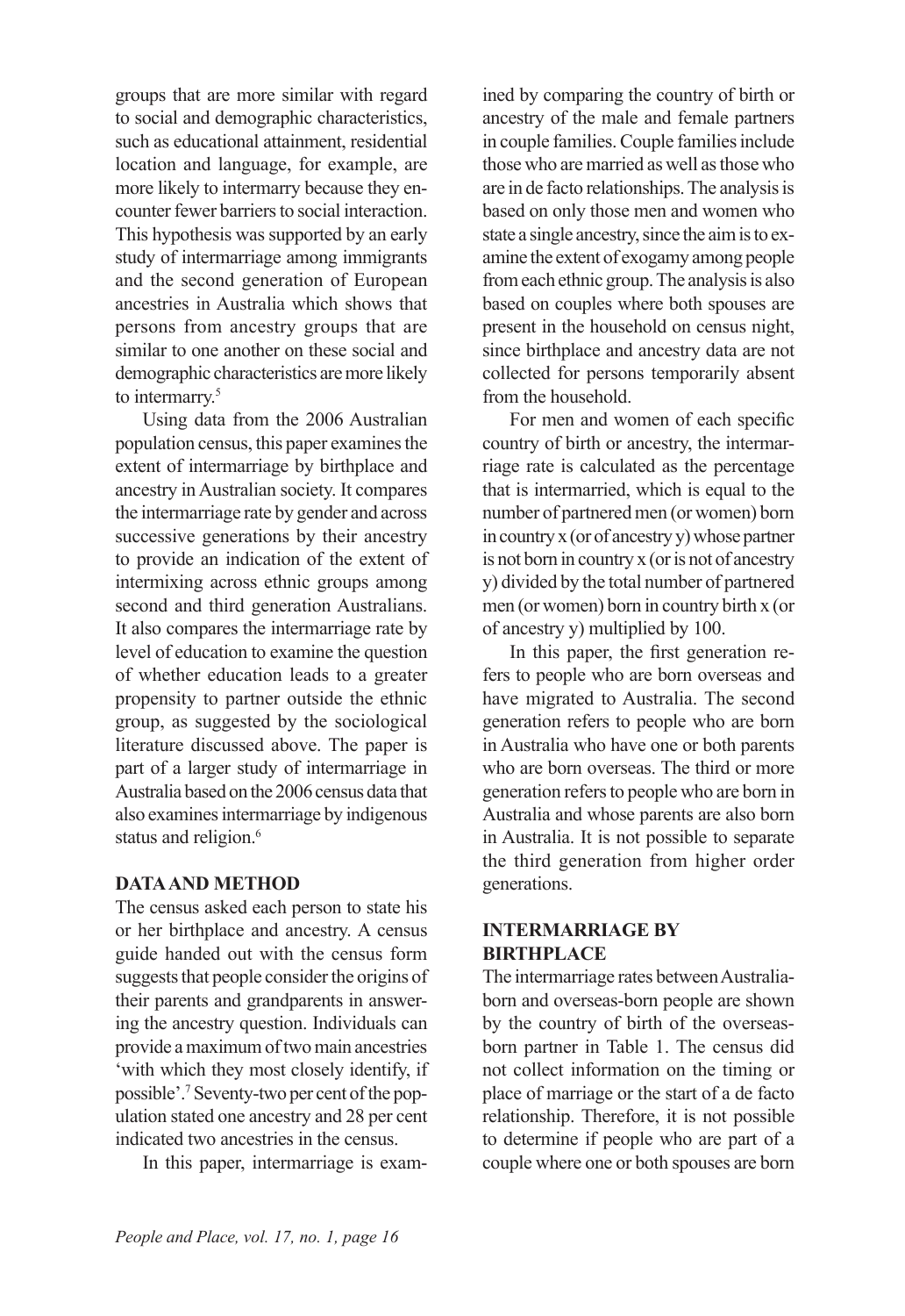overseas have married overseas or in Australia after the arrival of the overseas-born partner(s). Birthplace groups with a low rate of intermarriage with Australia-born persons may be a reflection of the migration of family units (where both spouses would have been born overseas) or a low propensity for exogamy or both.

Men and women from North America have the highest rate of intermarriage with the Australia-born, followed by men and women born in the United Kingdom and other Western European countries such as the Netherlands, France and Germany. There is generally no difference between men and women from these countries in their intermarriage rate with Australians. The high rate of intermarriage indicates that there is little social and cultural distance between Australian-born and people from Western European and North American countries.

Women from three Asian countries— Thailand, Japan and Philippines—have

| Country of birth              | Country of birth<br>Male<br>Female<br>Per cent |              |                               | Male                     | Female |  |
|-------------------------------|------------------------------------------------|--------------|-------------------------------|--------------------------|--------|--|
| of overseas-born<br>men/women |                                                | intermarried | of overseas-born<br>men/women | Per cent<br>intermarried |        |  |
|                               |                                                |              |                               |                          |        |  |
| Canada                        | 60.6                                           | 60.1         | Cyprus                        | 24.6                     | 14.5   |  |
| United States of America      | 57.3                                           | 56.6         | Egypt                         | 23.3                     | 14.4   |  |
| Thailand                      | 15.6                                           | 47.4         | Portugal                      | 19.0                     | 14.1   |  |
| Netherlands                   | 50.3                                           | 42.3         | Italy                         | 29.6                     | 13.5   |  |
| United Kingdom                | 43.4                                           | 40.8         | Ukraine                       | 9.8                      | 12.6   |  |
| Japan                         | 14.9                                           | 40.6         | Lebanon                       | 24.3                     | 12.2   |  |
| France                        | 43.8                                           | 39.5         | Hong Kong                     | 8.5                      | 12.0   |  |
| Switzerland                   | 40.7                                           | 39.2         | Taiwan                        | 2.2                      | 11.8   |  |
| Germany                       | 45.2                                           | 38.6         | Romania                       | 12.4                     | 11.3   |  |
| New Zealand                   | 42.9                                           | 38.3         | Croatia                       | 18.3                     | 10.9   |  |
| Austria                       | 43.9                                           | 36.6         | Korea, Republic of            | 1.6                      | 9.9    |  |
| Philippines                   | 8.1                                            | 35.6         | Turkey                        | 16.8                     | 9.9    |  |
| Ireland                       | 42.3                                           | 34.8         | Greece                        | 19.4                     | 9.1    |  |
| Singapore                     | 23.5                                           | 28.2         | Serbia                        | 13.8                     | 9.0    |  |
| Spain                         | 30.6                                           | 26.0         | Sri Lanka                     | 10.4                     | 8.9    |  |
| Indonesia                     | 17.4                                           | 24.0         | India                         | 10.7                     | 8.8    |  |
| Argentina                     | 25.5                                           | 24.0         | Fr Yugo Rep of Macedonia 15.0 |                          | 8.4    |  |
| Malaysia                      | 17.0                                           | 23.7         | Samoa                         | 10.8                     | 8.3    |  |
| Malta                         | 32.7                                           | 23.4         | China                         | 2.4                      | 7.3    |  |
| Hungary                       | 28.5                                           | 22.4         | Pakistan                      | 10.8                     | 7.0    |  |
| Mauritius                     | 23.6                                           | 22.4         | <b>Iran</b>                   | 9.3                      | 6.8    |  |
| Zimbabwe                      | 24.5                                           | 21.7         | Viet Nam                      | 2.0                      | 5.2    |  |
| <b>Russian Federation</b>     | 8.9                                            | 21.4         | Cambodia                      | 2.2                      | 5.2    |  |
| South Africa                  | 22.5                                           | 20.7         | Bosnia and Herzegovina        | 6.4                      | 4.6    |  |
| Chile                         | 19.7                                           | 18.3         | Bangladesh                    | 3.4                      | 2.2    |  |
| Poland                        | 18.7                                           | 18.0         | Iraq                          | 4.7                      | 2.1    |  |
| Fiji                          | 14.2                                           | 16.8         | Sudan                         | 3.7                      | 1.9    |  |
| Burma (Myanmar)               | 16.2                                           | 16.4         | Afghanistan                   | 2.7                      | 0.9    |  |

**Table 1: Per cent of overseas-born men and women in couple families with an Australia-born partner, by country of birth, 2006**

Source: 2006 census customised tables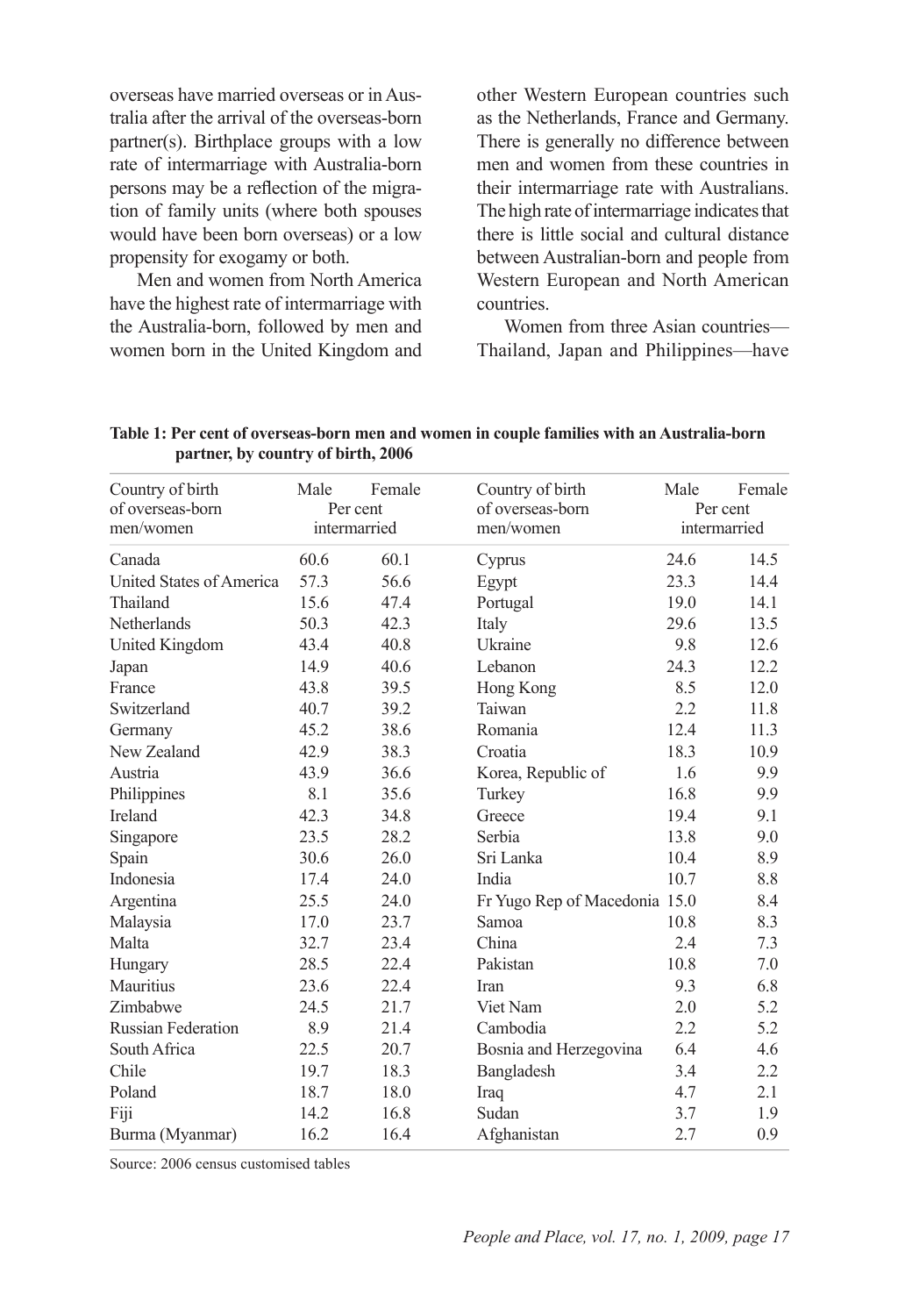much higher intermarriage rates than men from these countries with people born in Australia. This pattern of higher rates of intermarriage for women than men is seen for all the East and Southeast Asian birthplace groups (although the gender difference is not as large as for the three countries mentioned above) and also for migrants from Russia, but not for the South Asian groups, whose intermarriage rates with Australia-born are higher for men than for women. Intermarriage with the Australiaborn is also more likely for men than for women from Lebanon, Turkey and other Middle Eastern countries. These gender differences in intermarriage rates are likely to be related to differences in gender roles in Asian and Middle Eastern families<sup>8</sup>

Birthplace groups with the lowest rates of intermarriage with the Australia-born

| Birthplace               | Men        |          | Women      |            |  |
|--------------------------|------------|----------|------------|------------|--|
|                          | Aged 15-39 | Aged 40+ | Aged 15-39 | Aged $40+$ |  |
| Bosnia                   | 65.1       | 76.9     | 73.0       | 80.5       |  |
| Canada                   | 10.8       | 13.8     | 9.9        | 12.7       |  |
| China                    | 87.4       | 81.0     | 73.7       | 74.8       |  |
| Croatia                  | 33.8       | 64.6     | 43.0       | 76.0       |  |
| Egypt                    | 43.0       | 53.0     | 73.1       | 62.1       |  |
| Fiji                     | 70.3       | 76.1     | 69.2       | 64.4       |  |
| Fr Yugo Rep of Macedonia | 38.6       | 84.2     | 59.2       | 90.2       |  |
| Germany                  | 16.5       | 27.5     | 15.3       | 31.1       |  |
| Greece                   | 13.0       | 73.1     | 22.2       | 84.5       |  |
| Hong Kong                | 42.8       | 62.7     | 42.6       | 56.6       |  |
| India                    | 81.2       | 71.5     | 86.6       | 69.6       |  |
| Indonesia                | 70.7       | 59.0     | 45.4       | 44.5       |  |
| Iraq                     | 80.3       | 81.7     | 88.4       | 86.1       |  |
| Ireland                  | 19.3       | 30.5     | 22.1       | 35.6       |  |
| Italy                    | 10.6       | 60.1     | 19.1       | 80.5       |  |
| Japan                    | 67.3       | 70.5     | 23.1       | 33.8       |  |
| Lebanon                  | 36.3       | 78.4     | 66.1       | 84.2       |  |
| Malaysia                 | 39.6       | 60.1     | 32.9       | 50.5       |  |
| Malta                    | 9.2        | 53.5     | 14.3       | 62.9       |  |
| Netherlands              | 15.3       | 28.0     | 16.8       | 42.2       |  |
| New Zealand              | 32.6       | 41.5     | 35.4       | 43.0       |  |
| Philippines              | 75.2       | 92.0     | 41.1       | 38.5       |  |
| Poland                   | 45.5       | 62.2     | 41.0       | 66.8       |  |
| Singapore                | 29.5       | 45.1     | 25.5       | 34.0       |  |
| South Africa             | 43.9       | 65.1     | 47.3       | 61.8       |  |
| Sri Lanka                | 71.6       | 81.5     | 81.2       | 80.8       |  |
| Thailand                 | 54.9       | 63.0     | 16.4       | 14.4       |  |
| Turkey                   | 51.9       | 79.0     | 71.6       | 84.9       |  |
| United Kingdom           | 26.0       | 42.3     | 31.4       | 47.7       |  |
| United States of America | 12.6       | 18.0     | 11.8       | 19.5       |  |
| Vietnam                  | 82.7       | 91.1     | 79.3       | 86.6       |  |

**Table 2: Per cent of overseas-born partnered men and women with spouses from the same country of origin by age, 2006**

Source: Calculated from 2006 census customised matrix tables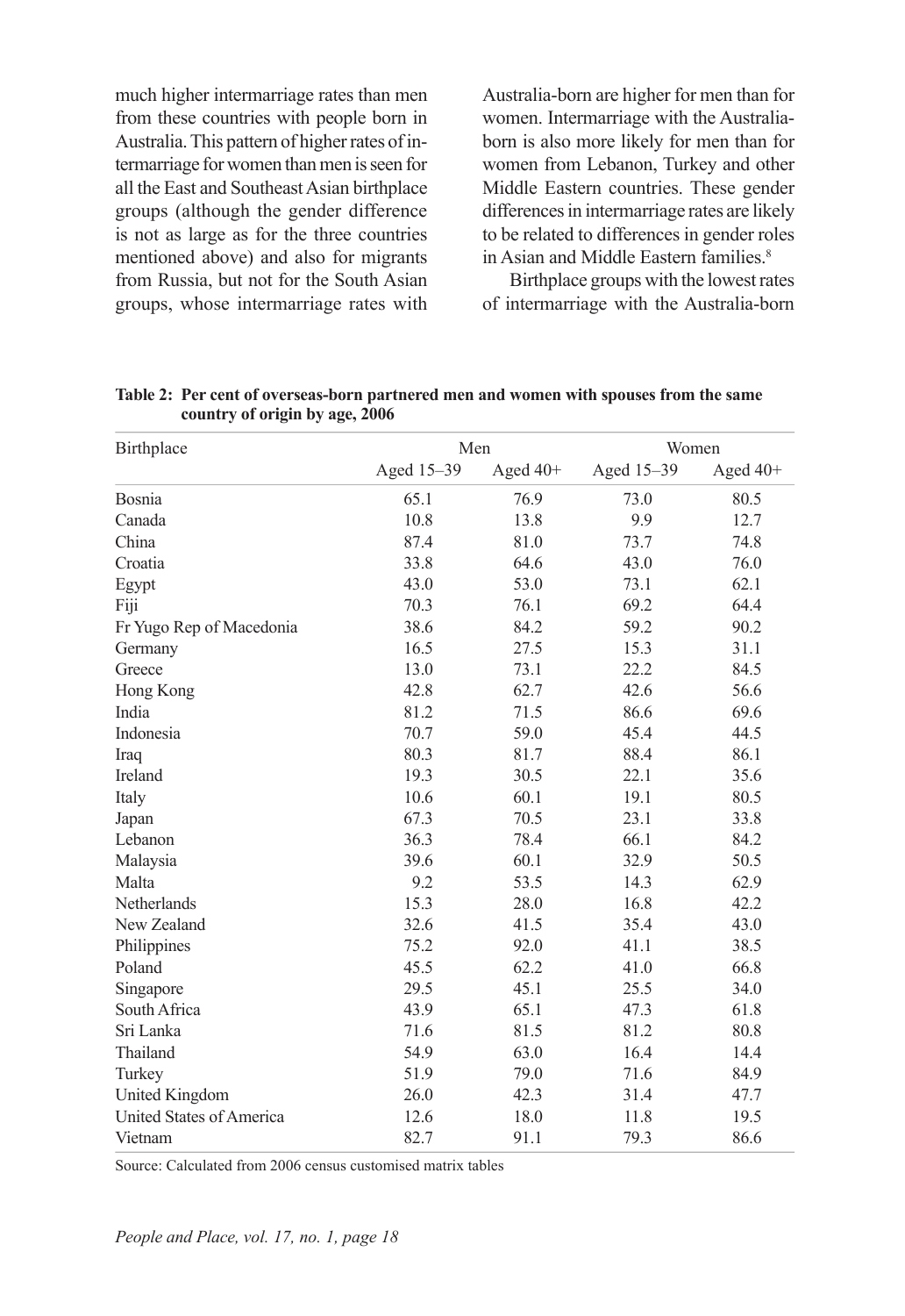population are mostly from countries that have been the source of recent refugee and other humanitarian migration, such as Afghanistan, Sudan and Iraq. Their low intermarriage rate reflects the migration of families from these countries, most of whom arrived during the past ten years for resettlement under Australia's Humanitarian migration program.

Table 1 also shows the relatively low intermarriage rates of men and women born in Southern European countries such as Greece and Italy. These rates are related to the migration of family units from these countries in the 1950s and 1960s. With the decrease in migration from these countries after 1970, many of the intra-married couples are now in their older ages. As shown in Table 2, men and women from these countries who are aged 40 and over are much more likely to have a spouse from the same country of origin than are those under the age of 40. Many of the younger men and women are likely to have migrated as children with their parents and to have grown up and partnered in Australia.

A very high percentage of migrants from more recent source countries of migration, such as China, Vietnam, India and Sri Lanka, also have spouses who are born in the same country (Table 2). While most of the older migrants would have been married before their migration to Australia, it is possible that some of the younger migrants may have sponsored marriage partners from their country of origin under the family migration program for spouse and fiancé(e) migration. Data on spouse and fiancé(e) visa grants show that China has been the second largest country of origin (after the United Kingdom), and that Vietnam and India are among the top ten source countries of recipients of the partner visas since the late 1990s.<sup>9</sup> A study of spouse migration shows that more than 85 per cent of migrants arriving on partner visas in 1993 to 1995 from China, Vietnam,

India, Sri Lanka, Philippines, Lebanon and Turkey are sponsored for migration by Australian residents who are born in the same country.<sup>10</sup>

# **INTERMARRIAGE BY ANCESTRY AND GENERATION**

Intermarriage rates vary by ancestry and generation (Table 3). The majority of persons of the first generation of most Western European ancestries (except the English) have partners of a different ancestry. The relatively low rate for the English is a consequence of the high proportion of Australia-born persons who are of English ancestry. In contrast, only a minority of the first generation of Southern or Eastern European ancestries have partners of a different ancestry. The proportion is even lower for the first generation of Middle Eastern and Asian ancestries. The low proportions intermarried among men and women of these ancestries partly reflect the migration of family units from these respective regions.

As expected, the intermarriage rate increases for both men and women from the first to the second generation and from the second to the third or more generations. These patterns point to increasing social interaction between the second and third or more generations of these ethnicities and people outside their ethnic group. Similar patterns were observed in the analysis of  $2001$  census data.<sup>11</sup> The increase is quite large for some ancestry groups, for example, people of Greek, Lebanese and Chinese ancestries. By the third generation, two-thirds of men and women of these ancestries have partnered outside their ethnic group. Significant increases in intermarriage are also observed from the first to the second generation for other Asian, Middle Eastern and Southern European ancestry groups that do not yet have many people in the third generation who are of marriageable age at this time.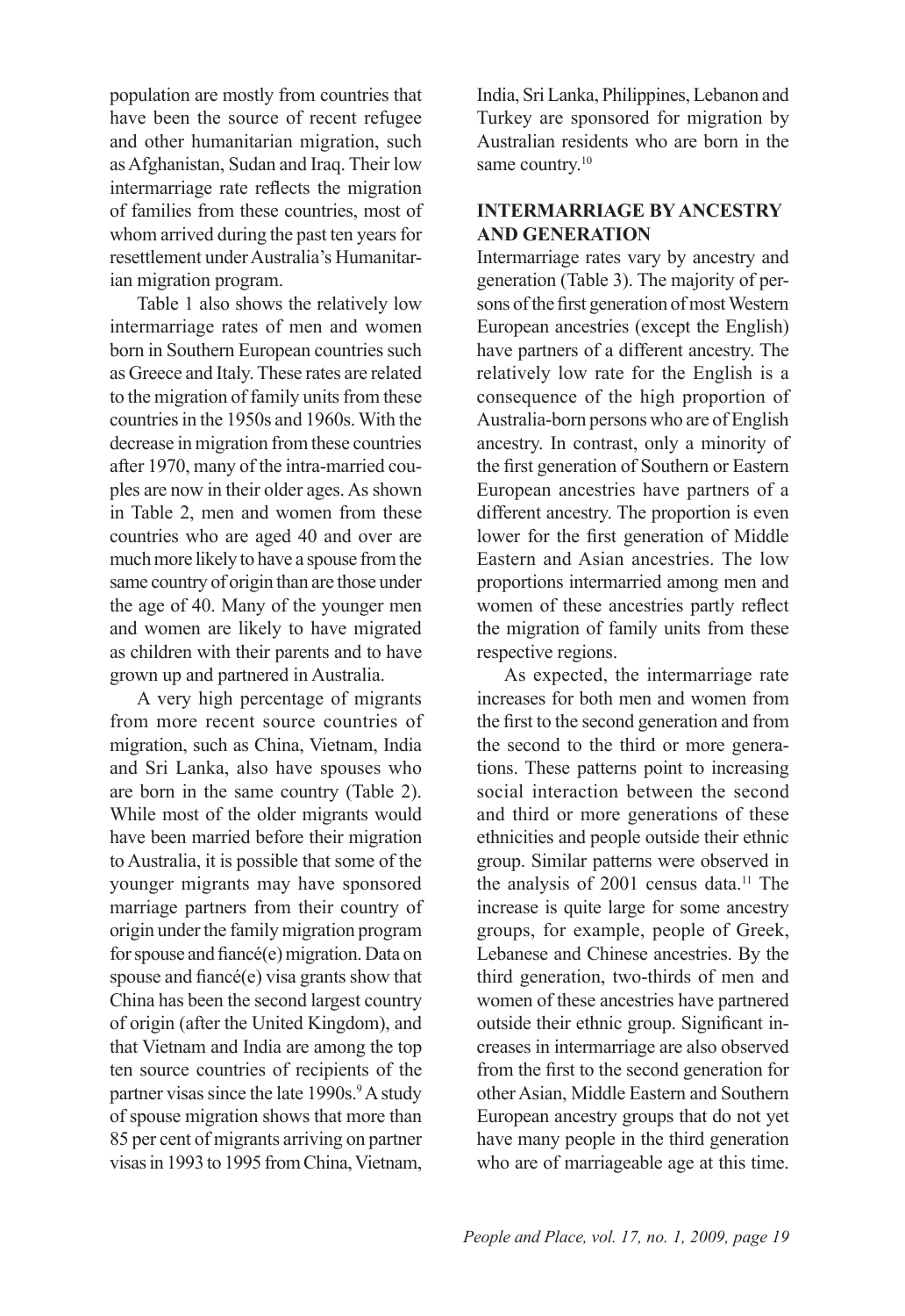| Ancestry              |                  | 1st generation   |        | 2nd generation |              | 3rd+ generation |  |  |
|-----------------------|------------------|------------------|--------|----------------|--------------|-----------------|--|--|
|                       | Male             | Female           | Male   | Female         | Male         | Female          |  |  |
| English               | 41               | 36               | 49     | 48             | 20           | 21              |  |  |
| Irish                 | 62               | 59               | 86     | 83             | 71           | 67              |  |  |
| Scottish              | 65               | 60               | 90     | 88             | 80           | 75              |  |  |
| Welsh                 | 71               | 66               | 96     | 96             | 96           | 94              |  |  |
| Austrian              | 74               | 65               | 98     | 96             | $\ast$       | $\ast$          |  |  |
| Danish                | 68               | 61               | 98     | 97             | 98           | 97              |  |  |
| Dutch                 | 62               | 55               | 89     | 88             | 95           | 95              |  |  |
| Finnish               | 44               | 54               | 93     | 93             | *            | $\ast$          |  |  |
| French                | 61               | 60               | 91     | 93             | 98           | 98              |  |  |
| German                | 59               | 56               | 91     | 90             | 72           | 69              |  |  |
| <b>Swiss</b>          | 67               | 57               | 94     | 98             | $\ast$       | $\ast$          |  |  |
| Greek                 | 12               | 9                | 37     | 31             | 67           | 61              |  |  |
| Italian               | 22               | 12               | 51     | 42             | 77           | 74              |  |  |
| Maltese               | 33               | 28               | 67     | 64             | 79           | 77              |  |  |
| Portuguese            | 28               | 25               | 67     | 64             | *            | $\ast$          |  |  |
| Spanish               | 36               | 37               | 87     | 85             | 96           | 98              |  |  |
| Bosnian               | 15               | 14               | 44     | 42             | *            | $\ast$          |  |  |
| Croatian              | 26               | 21               | 60     | 59             | 88           | 88              |  |  |
|                       | 10               | 8                |        |                | *            | $\ast$          |  |  |
| Macedonian<br>Serbian |                  |                  | 39     | 35<br>62       |              | 91              |  |  |
|                       | 26<br>52         | 17               | 67     | 96             | 96<br>$\ast$ | $\ast$          |  |  |
| Czech                 |                  | 47               | 96     |                | $\ast$       | $\ast$          |  |  |
| Hungarian             | 47               | 36               | 89     | 88             |              |                 |  |  |
| Polish                | 34               | 34               | 84     | 80             | 95           | 94              |  |  |
| Russian               | 28               | 43               | 74     | 76             | 97           | 94              |  |  |
| Ukrainian             | 44               | 46               | 79     | 75             | *            | *               |  |  |
| Arab                  | 19               | 10               | 40     | 39             | *            | *               |  |  |
| Armenian              | 21               | 15               | 48     | 47             | *            | *               |  |  |
| Assyrian              | 9                | 6                | *      | $\ast$         | *            | *               |  |  |
| Egyptian              | 24               | 14               | 66     | 58             | *            | *               |  |  |
| Afghan                | $\,$ 8 $\,$      | $\overline{4}$   | $\ast$ | $\ast$         | *            | *               |  |  |
| Iranian               | 19               | 12               | $\ast$ | $\ast$         | *            | *               |  |  |
| Iraqi                 | 14               | $\,$ $\,$        | *      | $\ast$         | *            | $\ast$          |  |  |
| Lebanese              | 11               | 8                | 31     | 21             | 68           | 58              |  |  |
| Turkish               | 11               | $\boldsymbol{7}$ | 25     | 16             | *            | $\ast$          |  |  |
| Filipino              | $\,$ 8 $\,$      | 52               | 47     | 76             | *            | *               |  |  |
| Indonesian            | 24               | 53               | 58     | 64             | *            | *               |  |  |
| Khmer                 | 10               | 16               | $\ast$ | $\ast$         | *            | *               |  |  |
| Thai                  | 23               | 81               | $\ast$ | $\ast$         | *            | *               |  |  |
| Vietnamese            | $\boldsymbol{7}$ | 13               | 48     | 48             | *            | *               |  |  |
| Chinese               | 6                | 13               | 35     | 48             | 69           | 73              |  |  |
| Japanese              | 18               | 63               | *      | $\ast$         | *            | *               |  |  |

Table 3: Percentage of partnered men and women with a spouse of a different ancestry,<sup>a</sup> by **ancestry and generation, 2006**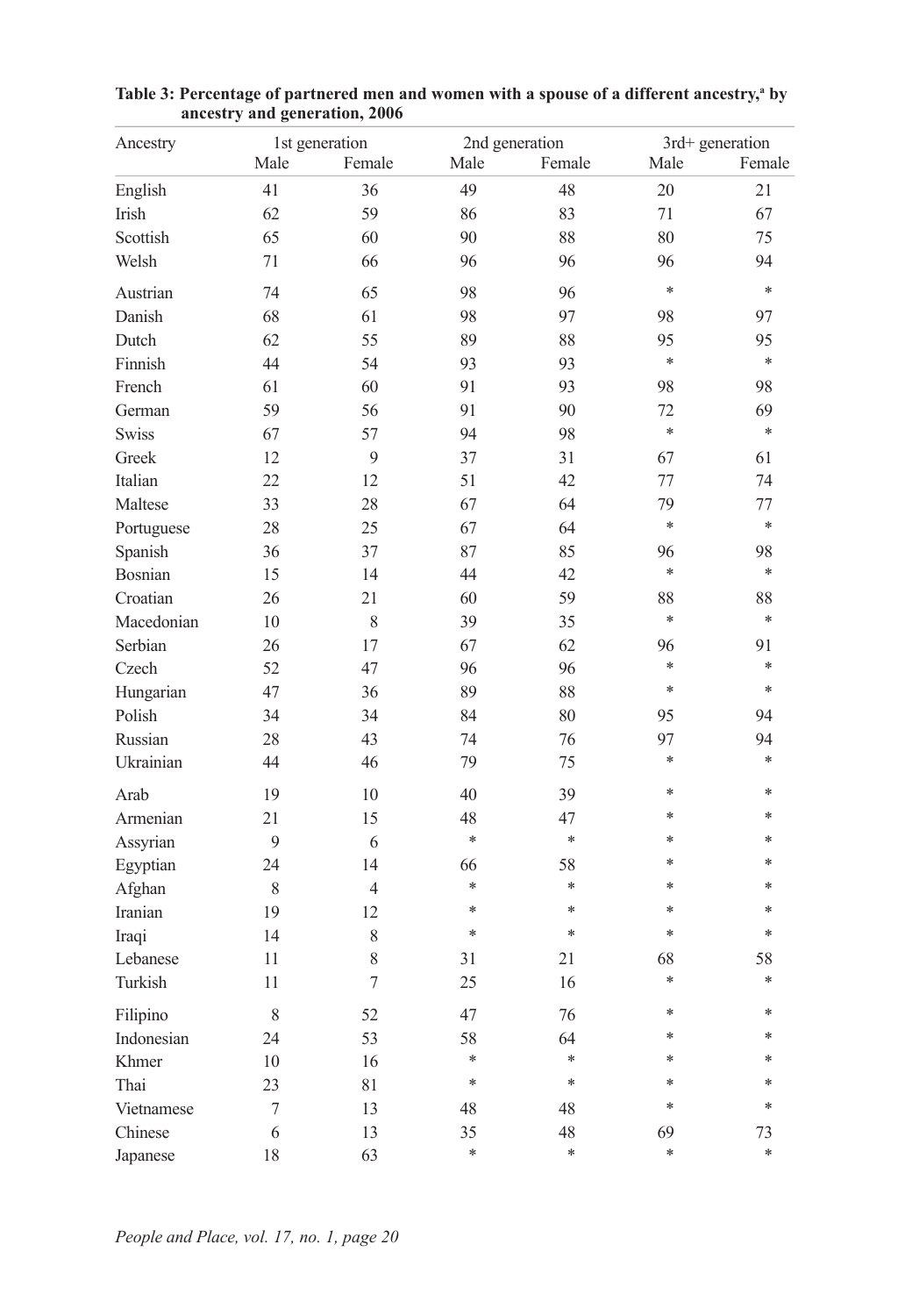| Korean        | 6  | 15 | $\ast$ | $\ast$ | $\ast$ | $\ast$ |
|---------------|----|----|--------|--------|--------|--------|
| Bengali       | 8  | 3  | *      | $\ast$ | $\ast$ | *      |
| Indian        | 11 | 11 | 56     | 58     | $\ast$ | *      |
| Sinhalese     | 14 | 13 | 95     | 86     | $\ast$ | *      |
| Pakistani     | 19 | 8  | *      | *      | $\ast$ | *      |
| Sudanese      | 8  | 6  | $\ast$ | $\ast$ | $\ast$ | *      |
| South African | 30 | 34 | 92     | 97     | $\ast$ | *      |
| Maori         | 53 | 50 | 89     | 88     | $\ast$ | $\ast$ |
| New Zealander | 70 | 69 | 97     | 96     | $\ast$ | *      |
| Samoan        | 26 | 22 | *      | $\ast$ | $\ast$ | *      |
| Tongan        | 29 | 25 | *      | *      | $\ast$ | *      |
| American      | 82 | 82 | 99     | 99     | $\ast$ | *      |
| Chilean       | 30 | 34 | 79     | 73     | $\ast$ | *      |
|               |    |    |        |        |        |        |

#### **Table 3 continued ...**

Source: 2006 census customised table

Notes: <sup>a</sup> based on sole ancestry response

\* less than 100 persons

The third or more generation of Western European ancestries have very high intermarriage rates of over 90 per cent. The low intermarriage rate of the third or more generation of English ancestry is a notable exception, reflecting the large number of third or more generation Australians who are of English ancestry.

These findings confirm that there appear to be few barriers to social integration in Australia, not just for immigrants from Western Europe but also for those from Eastern and Southern Europe. In the case of those with Eastern European ancestries including those of Polish, Russian and Serbian backgrounds—there is almost complete out-marriage by the third generation. The Greek case is worth highlighting. Almost all post-World War Two migrants from Greece arrived as couples or families with young children. As has been noted in many studies, the second generation of Greek ancestry have exhibited a relatively low propensity to marry out.<sup>12</sup> The 2006 census results show a similar pattern with only 37 percent of second generation

males of Greek ancestry and 31 per cent of females married out. This outcome reflects a strong tendency for first generation Greek families to concentrate residentially and to develop ethnic specific social institutions. including the Greek Orthodox church. Yet despite this ethnic solidarity, by the third generation 67 per cent of men of Greek ancestry and 61 per cent of the women have married out.

The intermarriage rates by ancestry also show patterns by gender that are similar to those indicated in Table 1 by birthplace. Men and women of Western European ancestries have similar rates of intermarriage. There is also not much difference by gender among people of Pacific island ancestries and for men and women of Indian ancestry. However, men of Middle Eastern ancestries are more likely to intermarry than women of these ancestries, while the opposite pattern is observed for men and women of East and Southeast Asian ancestries.

A final indicator of the significance of intermarriage is the extent to which it involves partnering with persons of similar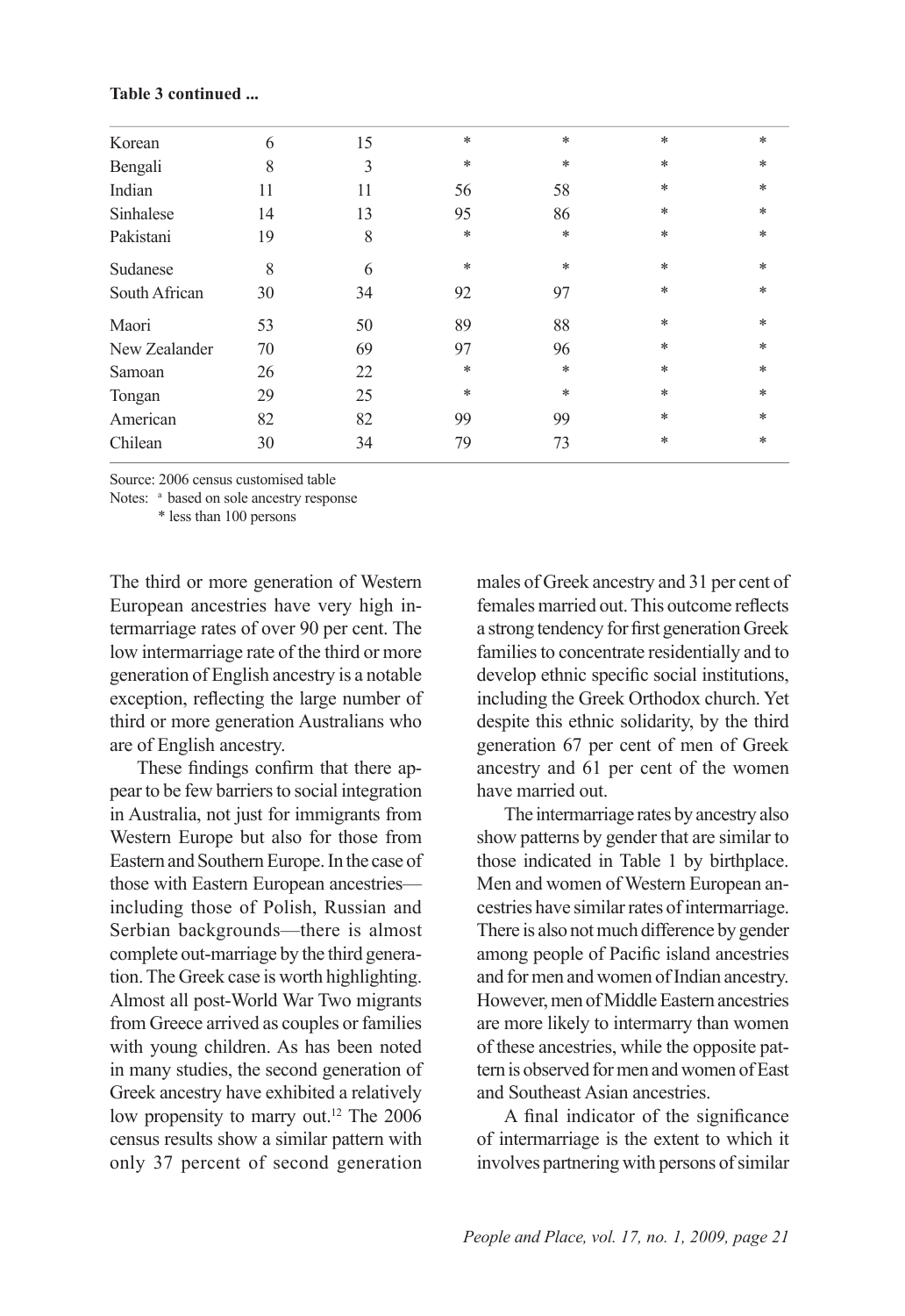or different ethnic and racial background. It is possible that marriage across ethnic lines may be confined to persons of similar ethnic origins, such as from other Southern or Eastern European countries in the case of persons of Greek or Italian backgrounds. Alternatively, if intermarriage is predominantly with persons who claim Australian or Anglo-Celtic ancestries it implies a higher degree of social integration into Australian society, which is composed predominantly of persons of English-speaking background. Table 4 provides the information necessary to explore this issue.

| Ancestry of    |       | Ancestry of spouse per cent<br>per cent |                   |                |                   |                  |     |                    |  |
|----------------|-------|-----------------------------------------|-------------------|----------------|-------------------|------------------|-----|--------------------|--|
| Individual     |       | Australian/<br>NZ/<br>Anglo-celtic      | Other<br>European | Asian          | Middle<br>Eastern | Other*           |     | Total intermarried |  |
| 2nd generation |       |                                         |                   |                |                   |                  |     |                    |  |
| Greek          | Men   | 45                                      | 37                | 5              | $\overline{4}$    | 8                | 100 | 37                 |  |
|                | Women | 40                                      | 42                | 3              | 5                 | 10               | 100 | 31                 |  |
| Italian        | Men   | 64                                      | 25                | $\overline{4}$ | $\mathfrak{2}$    | 5                | 100 | 51                 |  |
|                | Women | 59                                      | 29                | $\overline{c}$ | 3                 | 7                | 100 | 42                 |  |
| Maltese        | Men   | 58                                      | 31                | $\overline{4}$ | $\mathfrak{2}$    | 5                | 100 | 67                 |  |
|                | Women | 56                                      | 34                | $\overline{2}$ | $\overline{3}$    | 5                | 100 | 64                 |  |
| Croatian       | Men   | 57                                      | 32                | 4              | 1                 | $\overline{7}$   | 100 | 60                 |  |
|                | Women | 50                                      | 39                | $\overline{2}$ | $\overline{2}$    | 8                | 100 | 59                 |  |
| Serbian        | Men   | 58                                      | 31                | 3              | $\overline{c}$    | 6                | 100 | 67                 |  |
|                | Women | 55                                      | 34                | $\overline{2}$ | $\overline{2}$    | 7                | 100 | 62                 |  |
| Hungarian      | Men   | 67                                      | 21                | 5              | $\mathbf{1}$      | $\boldsymbol{7}$ | 100 | 89                 |  |
|                | Women | 66                                      | 27                | 1              | $\mathbf{1}$      | 6                | 100 | 88                 |  |
| Polish         | Men   | 71                                      | 20                | 3              | 1                 | $\overline{2}$   | 100 | 84                 |  |
|                | Women | 67                                      | 26                | $\mathbf{1}$   | 1                 | 6                | 100 | 80                 |  |
| Russian        | Men   | 66                                      | 24                | 3              | $\boldsymbol{0}$  | $\boldsymbol{7}$ | 100 | 74                 |  |
|                | Women | 61                                      | 28                | $\theta$       | $\overline{2}$    | 8                | 100 | 76                 |  |
| Lebanese       | Men   | 44                                      | 36                | 5              | 5                 | 11               | 100 | 31                 |  |
|                | Women | 35                                      | 35                | 5              | 8                 | 18               | 100 | 21                 |  |
| Turkish        | Men   | 32                                      | 44                | 6              | 6                 | 12               | 100 | 25                 |  |
|                | Women | 27                                      | 35                | 7              | 16                | 15               | 100 | 16                 |  |
| Vietnamese     | Men   | 25                                      | 10                | 44             | $\boldsymbol{0}$  | 21               | 100 | 48                 |  |
|                | Women | 37                                      | 13                | 42             | $\mathbf{0}$      | 9                | 100 | 48                 |  |
| Chinese        | Men   | 61                                      | 11                | 22             | 1                 | 5                | 100 | 35                 |  |
|                | Women | 67                                      | 17                | 8              | 1                 | 8                | 100 | 48                 |  |
| Indian         | Men   | 66                                      | 19                | 7              | 3                 | 6                | 100 | 56                 |  |
|                | Women | 61                                      | 18                | 11             | 1                 | 9                | 100 | 58                 |  |

| Table 4: Second-generation partnered men and women who have a spouse of a different |
|-------------------------------------------------------------------------------------|
| ancestry, <sup>a</sup> percentage distribution by spouse's ancestry, 2006           |

Source: 2006 Census customised table

Notes: <sup>a</sup> based on sole ancestry response

\* Other ancestries include American, African and Pacific islander ancestries, other small European, Asian and Middle Eastern groups not separately identified and 'not stated'.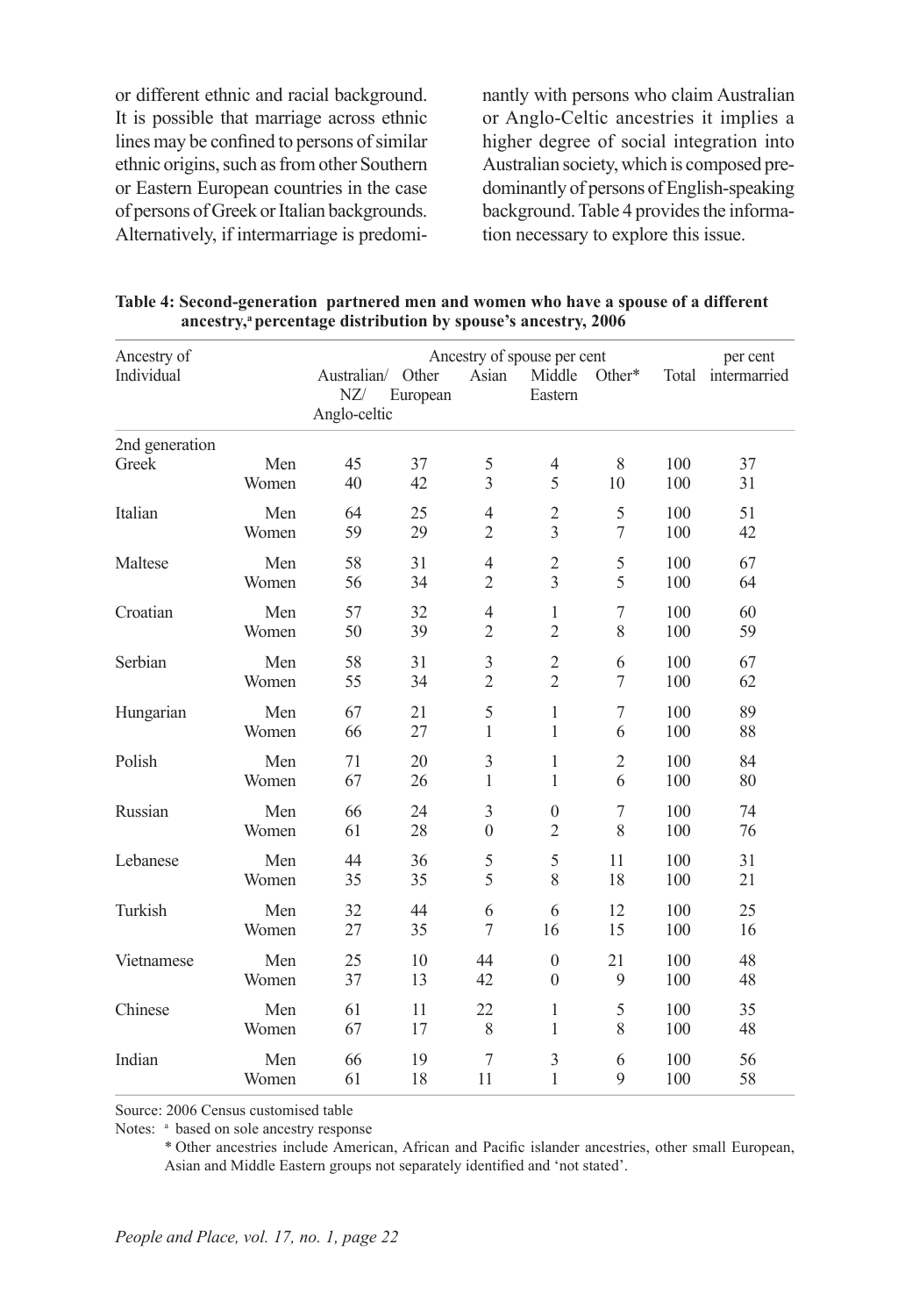Among the ancestry groups shown in Table 4, the second generation of Eastern European ancestries such as Polish and Hungarian shows the highest proportion (among those intermarried) with spouses who are of Australian or Anglo-Celtic ancestries. More than 60 per cent of the ancestries who have intermarried also have Australian or Anglo-Celtic partners. The proportion with Australian or Anglo-Celtic partners was lower among the second generation of Southern European ancestries who have intermarried, 50 to 60 per cent for those of Italian, Maltese, Serbian or Croatian ancestry, and less than 50 per cent for the second generation of Greek ancestry. The proportion was 30 to 40 per cent for the Lebanese second generation who are intermarried, and lowest for the Turkish and Vietnamese second generation at 25 to 35 per cent.

Over 40 per cent of the Vietnamese second generation who had partnered a person of a different ancestry had partnered a person of another Asian ancestry, showing a high preference for pan-Asian partnering. Second generation Chinese men also show a relatively high propensity to partner with other Asians, much more so than second generation Chinese women. The reverse pattern is observed for the second generation of Turkish and Lebanese ancestry, with

| Ancestry of<br>Individual |       | Australian/ Other<br>NZ/<br>Anglo-celtic | European | Asian          | Ancestry of spouse<br>Middle | Other*<br>Eastern | Total | per cent<br>inter-<br>married | Number of<br>intermarried<br>people |
|---------------------------|-------|------------------------------------------|----------|----------------|------------------------------|-------------------|-------|-------------------------------|-------------------------------------|
| 3rd+ generation           |       |                                          |          |                |                              |                   |       |                               |                                     |
| Greek                     | Men   | 69                                       | 22       | 3              | $\overline{2}$               | 5                 | 100   | 67                            | 844                                 |
|                           | Women | 62                                       | 29       | 1              | 3                            | 5                 | 100   | 61                            | 825                                 |
| Italian                   | Men   | 78                                       | 15       | 3              | 1                            | $\overline{4}$    | 100   | 77                            | 3497                                |
|                           | Women | 75                                       | 17       | 1              | 1                            | 5                 | 100   | 74                            | 3517                                |
| Maltese                   | Men   | 71                                       | 22       | $\overline{4}$ | $\theta$                     | 3                 | 100   | 79                            | 403                                 |
|                           | Women | 68                                       | 21       | 1              | $\overline{2}$               | 8                 | 100   | 77                            | 411                                 |
| Croatian                  | Men   | 61                                       | 23       | 6              | $\overline{2}$               | 8                 | 100   | 88                            | 189                                 |
|                           | Women | 71                                       | 23       | $\overline{2}$ | $\mathbf{0}$                 | 5                 | 100   | 88                            | 183                                 |
| Polish                    | Men   | 67                                       | 25       | $\overline{2}$ | 1                            | 6                 | 100   | 95                            | 593                                 |
|                           | Women | 69                                       | 21       | $\overline{2}$ | 1                            | 7                 | 100   | 94                            | 588                                 |
| Russian                   | Men   | 68                                       | 24       | $\overline{4}$ | $\mathbf{0}$                 | $\overline{4}$    | 100   | 97                            | 169                                 |
|                           | Women | 69                                       | 22       | $\overline{2}$ | $\mathbf{0}$                 | 8                 | 100   | 94                            | 186                                 |
| Lebanese                  | Men   | 71                                       | 20       | 1              | $\mathbf{0}$                 | 8                 | 100   | 68                            | 270                                 |
|                           | Women | 69                                       | 26       | 3              | $\mathbf{0}$                 | 3                 | 100   | 58                            | 227                                 |
| Chinese                   | Men   | 77                                       | 15       | $\overline{2}$ | 1                            | 6                 | 100   | 69                            | 520                                 |
|                           | Women | 76                                       | 17       | 1              | $\theta$                     | 6                 | 100   | 73                            | 501                                 |

**Table 5: Third generation partnered men and women who have a a spouse of a different**  ancestry,<sup>a</sup> percentage distribution by spouse's ancestry, 2006

Source: 2006 Census customised table

Notes: <sup>a</sup> based on sole ancestry response

\* Other ancestries include American, African and Pacific islander ancestries, other small European, Asian and Middle Eastern groups not separately identified and 'not stated'.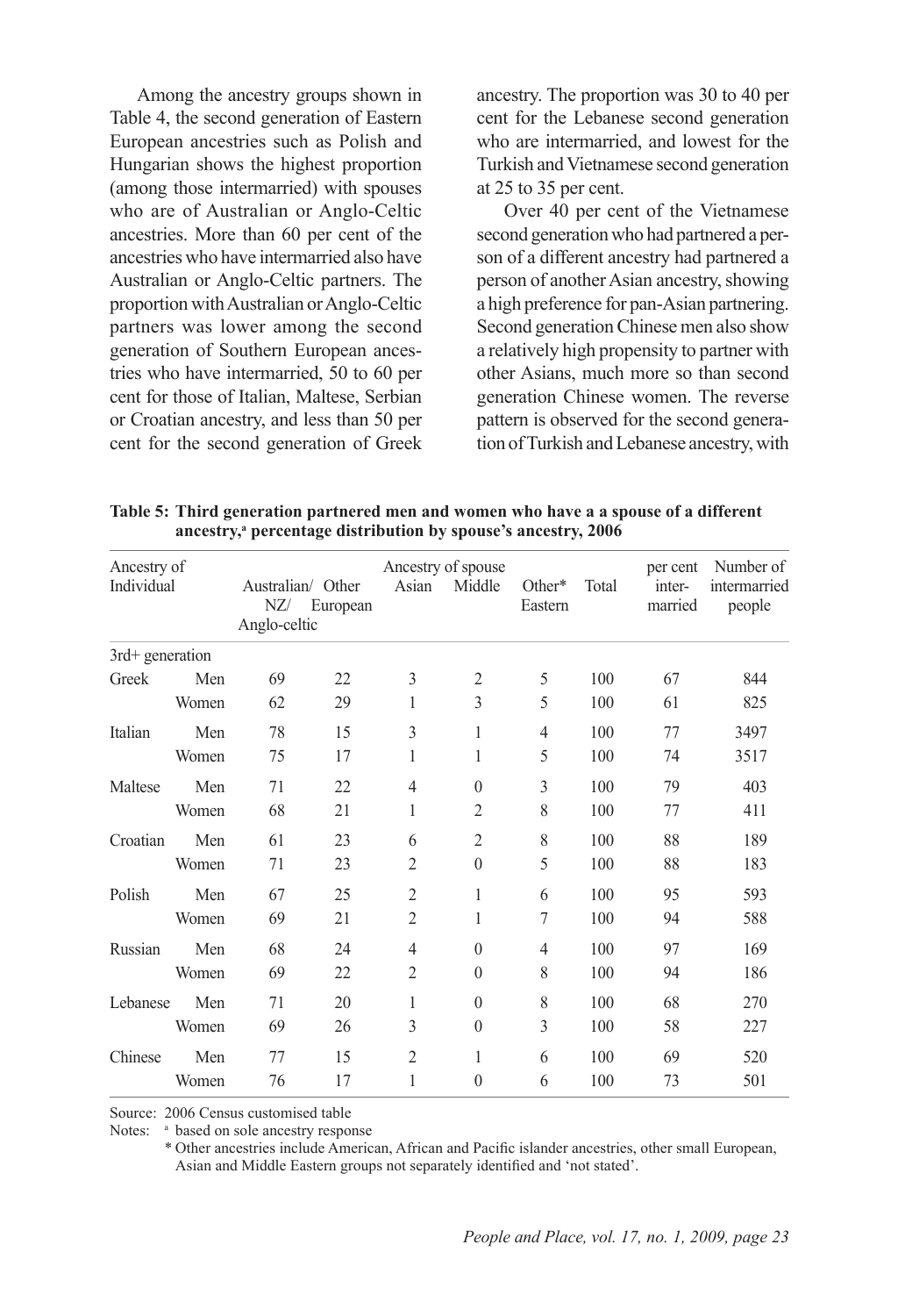the women more likely than the men to partner with persons of other Middle Eastern ancestry. As noted earlier, these gender differences are related to the attitudes to women and men and their roles in the family in these ethnic communities.<sup>13</sup>

The second generation of the three Asian ancestries shown is less likely to partner with people of Other European ancestries compared with the second generation of the two Middle Eastern ancestries shown. There appears to be less intermixing between the second generation of these Asian ancestries with people of non-English-speaking European ethnicities than between the second generation of Lebanese or Turkish backgrounds with people of the European ethnicities. This may reflect the differences and similarities in the period of migration to Australia of the first generation of these migrant communities.

|                  |        | Males                 |                |                         |        | Females |                       |                         |  |
|------------------|--------|-----------------------|----------------|-------------------------|--------|---------|-----------------------|-------------------------|--|
| Ancestry         | Degree | Other quals Year11-12 |                | Year 10                 | Degree |         | Other quals Year11-12 | Year 10                 |  |
| Australian       | 26     | 20                    | 22             | 16                      | 27     | 25      | 24                    | 20                      |  |
| Aboriginal       | 62     | 21                    | 9              | $\overline{\mathbf{4}}$ | 55     | 25      | 14                    | 6                       |  |
| Maori            | 71     | 64                    | 51             | 53                      | 60     | 54      | 49                    | 55                      |  |
| New Zealander 69 |        | 74                    | 71             | 74                      | 69     | 73      | 70                    | 74                      |  |
| English          | 41     | 31                    | 32             | 26                      | 37     | 32      | 29                    | 26                      |  |
| Irish            | 69     | 69                    | 71             | 70                      | 68     | 67      | 67                    | 66                      |  |
| Scottish         | 78     | 73                    | 78             | 77                      | 74     | 72      | 69                    | 71                      |  |
| Welsh            | 85     | 74                    | 82             | 82                      | 84     | 78      | 68                    | 74                      |  |
| Dutch            | 75     | 71                    | 75             | 75                      | 77     | 70      | 69                    | 68                      |  |
| German           | 73     | 66                    | 80             | 70                      | 75     | 65      | 76                    | 66                      |  |
| Greek            | 35     | 32                    | 30             | 11                      | 33     | 28      | 26                    | 9                       |  |
| Italian          | 54     | 43                    | 45             | 22                      | 54     | 39      | 38                    | 16                      |  |
| Maltese          | 79     | 58                    | 57             | 35                      | 75     | 65      | 56                    | 35                      |  |
| Spanish          | 55     | 43                    | 43             | 37                      | 59     | 51      | 47                    | 34                      |  |
| Croatian         | 55     | 36                    | 44             | 24                      | 54     | 39      | 43                    | 18                      |  |
| Macedonian       | 34     | 21                    | 20             | 9                       | 34     | 23      | 19                    | $\overline{7}$          |  |
| Serbian          | 37     | 32                    | 32             | 32                      | 36     | 24      | 28                    | 23                      |  |
| Hungarian        | 68     | 51                    | 63             | 55                      | 67     | 49      | 53                    | 42                      |  |
| Polish           | 46     | 45                    | 54             | 58                      | 49     | 40      | 50                    | 58                      |  |
| Russian          | 30     | 41                    | 47             | 42                      | 44     | 48      | 53                    | 56                      |  |
| Lebanese         | 27     | 20                    | 19             | 11                      | 27     | 19      | 12                    | 8                       |  |
| Turkish          | 19     | 18                    | 15             | 7                       | 21     | 16      | 10                    | $\overline{\mathbf{4}}$ |  |
| South African    | 30     | 28                    | 43             | 48                      | 35     | 35      | 38                    | 34                      |  |
| Chinese          | 8      | $\mathbf{Q}$          | 7              | 6                       | 19     | 15      | 12                    | 9                       |  |
| Filipino         | 5      | 9                     | 13             | 12                      | 38     | 52      | 60                    | 79                      |  |
| Vietnamese       | 11     | 10                    | $\overline{7}$ | 5                       | 24     | 18      | 12                    | 8                       |  |
| Indian           | 10     | 12                    | 18             | 16                      | 9      | 16      | 17                    | 19                      |  |
| Sinhalese        | 14     | 15                    | 24             | 22                      | 18     | 12      | 16                    | 17                      |  |

**Table 6: Per cent intermarried by gender, education and ancestry, all partnered men and women, 2006**

Source: 2006 census customised table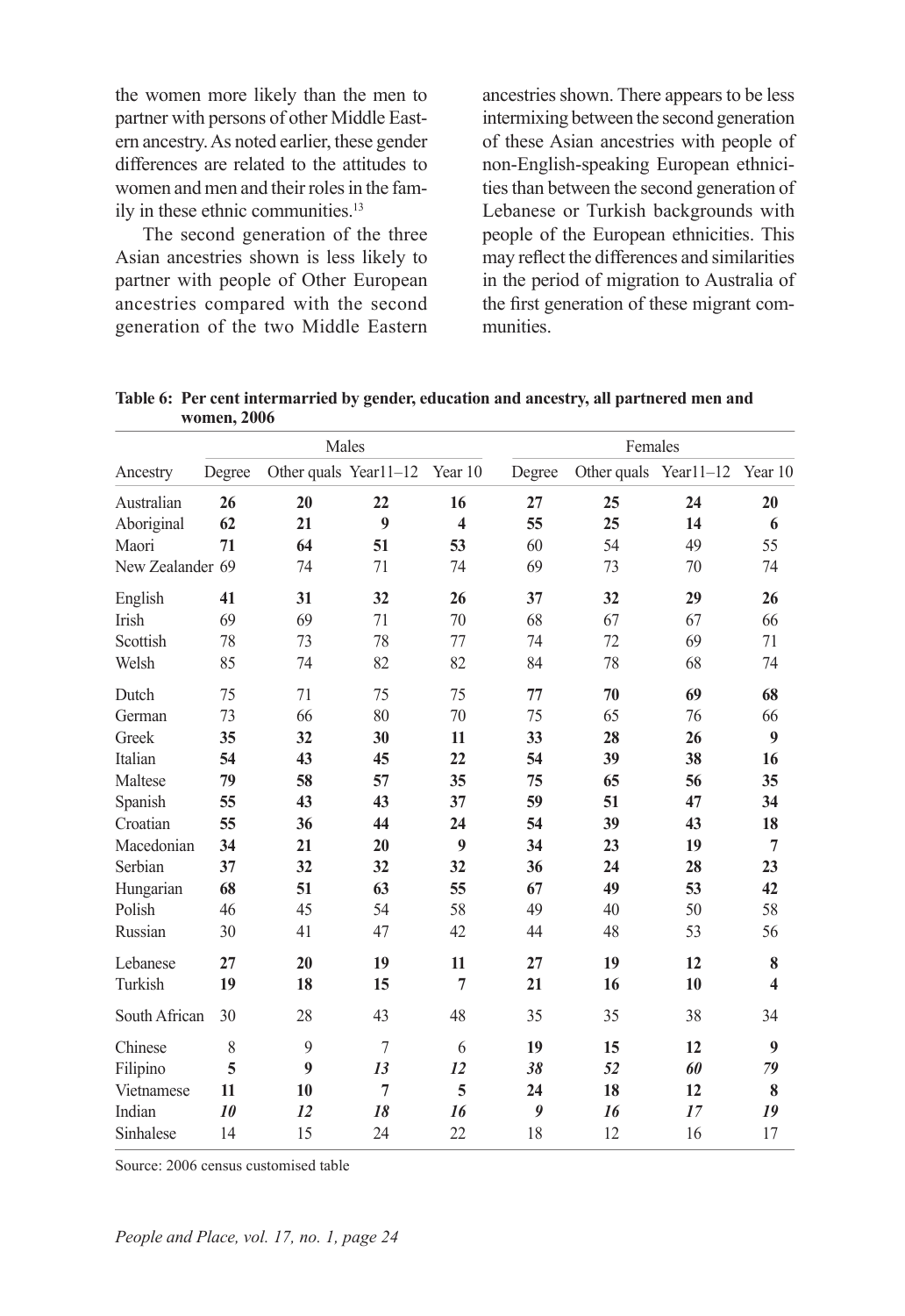When the ancestry of the spouses of the intermarried third or more generation is examined for the non-Western European ancestry groups that have an adult third generation of sufficient numbers for analysis, there is remarkable similarity among the ancestry groups in the distribution of their spouses by ethnic origin (table 5). Three-quarters of intermarried third generation men and women of Chinese origin and about 70 per cent of men and women of Lebanese ancestry had partners of Australian or Anglo-Celtic ancestry. There was much less pan-ethnic partnering in the third generation of people of Chinese or of Lebanese ancestry than was observed in the second generation in Table 4. Very few third generation men and women claiming Chinese ancestry had partners of other Asian ancestries; the overwhelming majority of those who had intermarried had spouses of Australian or European ancestry. Similarly, very few of the third generation of Lebanese ancestry who had intermarried had spouses of other Middle Eastern ancestry; the overwhelming majority had partnered with Australians of Anglo-Celtic or other European ancestries.

It appears that by the third generation of the ethnic groups shown in Table 5, the partnering patterns of those who intermarry are more a reflection of the ethnic composition of Australian society than of any preferences based on cultural heritage. According to this measure, a high level of social integration is achieved by the third generation of these ethnic groups.

# **EDUCATION AND INTERMARRIAGE**

Does education lead to a greater propensity to partner outside the ethnic group? Table 6 examines the intermarriage rate by ancestry and level of education. While more educated men and women of some ancestries have higher intermarriage rates, there is no difference by education among men and women of other ancestry groups and in a few ancestry groups, men and women of lower education have higher intermarriage rates than do those who are better educated.

People stating Australian, English, Southern European and Middle Eastern ancestries show an increase in intermarriage rates with educational attainment. In contrast, no difference is observed in the intermarriage rate by education for men and women reporting German, Polish, Russian, South African, New Zealander or Sinhalese ancestries. Among men and women of Filipino or Indian ancestry, those who have no post-school qualifications are more likely to intermarry than are those who are better educated. In some groups, such as the Chinese, the effect of education seems to vary by gender, with men showing no difference in intermarriage by education—low rates of intermarriage at all levels of education—but women showing a positive correlation between level of education and inter-ethnic marriage. The effect of education on inter-ethnic marriage appears to be mixed.

Some of the effect of education is also related to age and generation. The younger age cohorts in Australia are better educated than the older age cohorts, due to higher school retention rates and increasing proportions of the younger cohorts going to universities and undertaking other tertiary education and training in recent years than in the past. Since the second generation is also of a younger age group than the first generation, they are also generally better educated than their parents' generation. A disaggregation by generation may be necessary when examining the relation between education and intermarriage for some ancestry groups.

Table 7 shows the intermarriage rate by education and generation for ancestry groups that have younger and better-educated second and third generations. This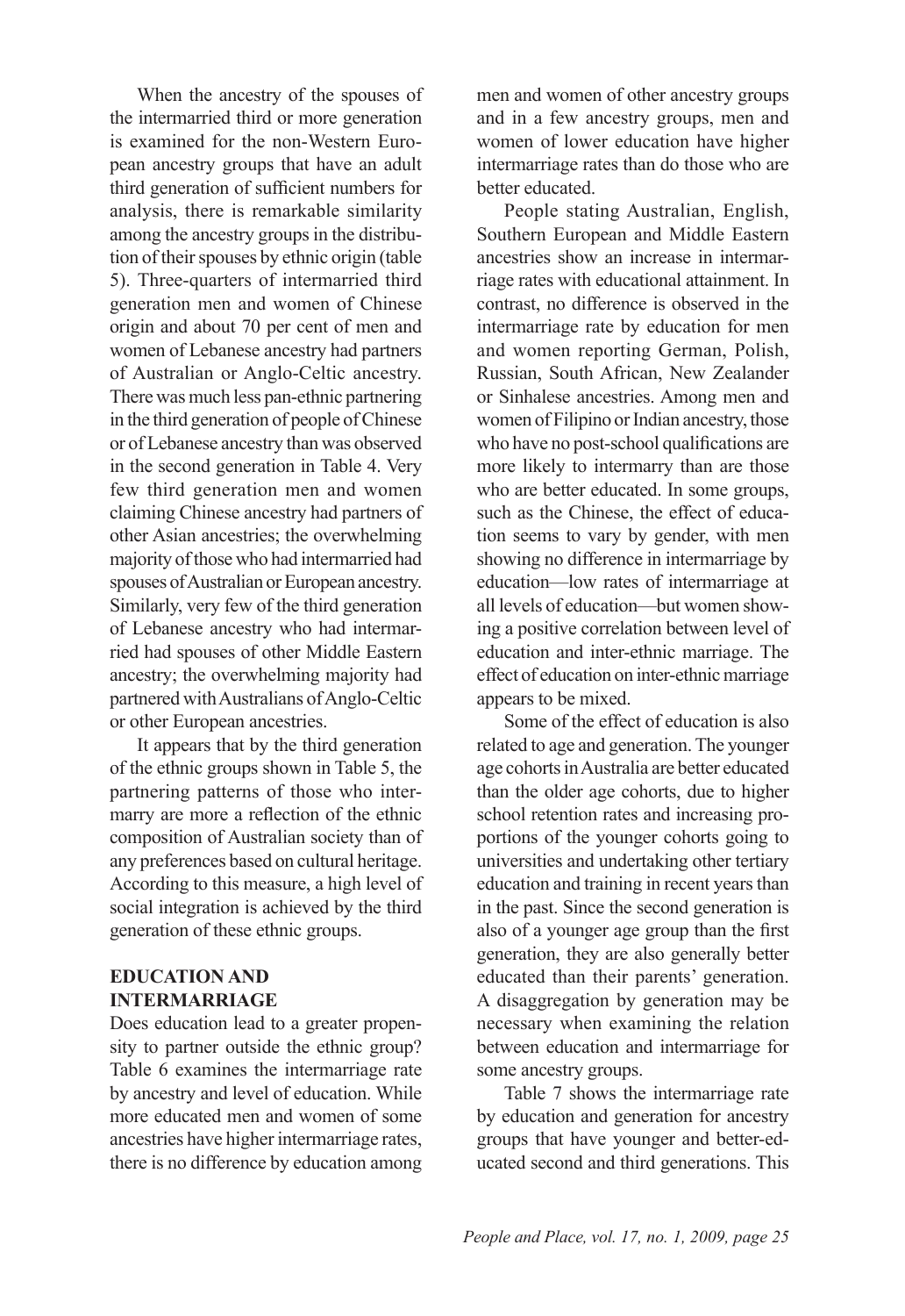takes account of the possible effect of the interaction between education and generation on the patterns shown in Table 6. These figures show that, while level of education may be correlated with intermarriage in the first generation, that correlation is no longer observed in the second or third generation for some groups such as Greeks, Italians and Croatians. No relation between education and intermarriage is observed for men of the second generation of Lebanese, Turkish or Macedonian ancestry; but the more educated among the women of these ancestries do have higher rates of intermarriage than do the less educated. It would appear that education has a modest effect in

|                   | Males  |                |                   |                | Females  |                |                   |                         |
|-------------------|--------|----------------|-------------------|----------------|----------|----------------|-------------------|-------------------------|
| Ancestry          | Degree | Other<br>quals | Year<br>$11 - 12$ | Year 10        | Degree   | Other<br>quals | Year<br>$11 - 12$ | Year 10                 |
| English           |        |                |                   |                |          |                |                   |                         |
| 1st generation    | 49     | 39             | 40                | 41             | 42       | 38             | 32                | 38                      |
| 2nd generation    | 55     | 50             | 51                | 46             | 54       | 51             | 51                | 44                      |
| 3rd+ generation   | 29     | 21             | 21                | 16             | 27       | 23             | 22                | 18                      |
| Greek             |        |                |                   |                |          |                |                   |                         |
| 1st generation    | 33     | 22             | 19                | $\overline{7}$ | 32       | 19             | 16                | 5                       |
| 2nd generation    | 34     | 37             | 39                | 43             | 32       | 31             | 30                | 31                      |
| 3rd+ generation   | 57     | 75             | 67                | 69             | 59       | 61             | 57                | 76                      |
| Italian           |        |                |                   |                |          |                |                   |                         |
| 1st generation    | 51     | 31             | 35                | 13             | 51       | 25             | 25                | $\overline{7}$          |
| 2nd generation    | 53     | 50             | 49                | 53             | 52       | 42             | 40                | 36                      |
| 3rd+ generation   | 80     | 79             | 74                | 79             | 81       | 72             | 73                | 76                      |
| Maltese           |        |                |                   |                |          |                |                   |                         |
| 1st generation    | 65     | 46             | 41                | 27             | 68       | 52             | 39                | 24                      |
| 2nd generation    | 85     | 66             | 73                | 58             | 76       | 69             | 66                | 55                      |
| Croatian          |        |                |                   |                |          |                |                   |                         |
| 1st generation    | 45     | 28             | 34                | 18             | 45       | 28             | 29                | 13                      |
| 2nd generation    | 62     | 56             | 62                | 74             | 59       | 55             | 61                | 62                      |
| Macedonian        |        |                |                   |                |          |                |                   |                         |
| 1st generation    | 24     | 14             | 12                | 6              | 23       | 14             | 10                | 5                       |
| 2nd generation    | 47     | 38             | 37                | 41             | 43       | 36             | 33                | 31                      |
| Lebanese          |        |                |                   |                |          |                |                   |                         |
| 1st generation    | 21     | 14             | 13                | 8              | 20       | 13             | $\bf 8$           | 6                       |
| 2nd generation    | 33     | 30             | 34                | 31             | 31       | 23             | 18                | 18                      |
|                   |        |                |                   |                |          |                |                   |                         |
| Turkish           |        |                |                   |                |          |                |                   |                         |
| 1st generation    | 19     | 16             | 13<br>24          | 6<br>24        | 22<br>17 | 14<br>18       | 8<br>16           | $\overline{\mathbf{4}}$ |
| 2nd generation    | 20     | 28             |                   |                |          |                |                   | 14                      |
| Chinese           |        |                |                   |                |          |                |                   |                         |
| 1st generation    | 7      | 7              | 6                 | 5              | 17       | 14             | 11                | 8                       |
| 2nd generation    | 34     | 37             | 42                | 28             | 50       | 52             | 50                | 38                      |
| $3rd+$ generation | 52     | 76             | 60                | 83             | 71       | 75             | 72                | 77                      |

**Table 7: Per cent intermarried by gender, education, generation and ancestry, all partnered men and women, 2006**

Source: 2006 census customised table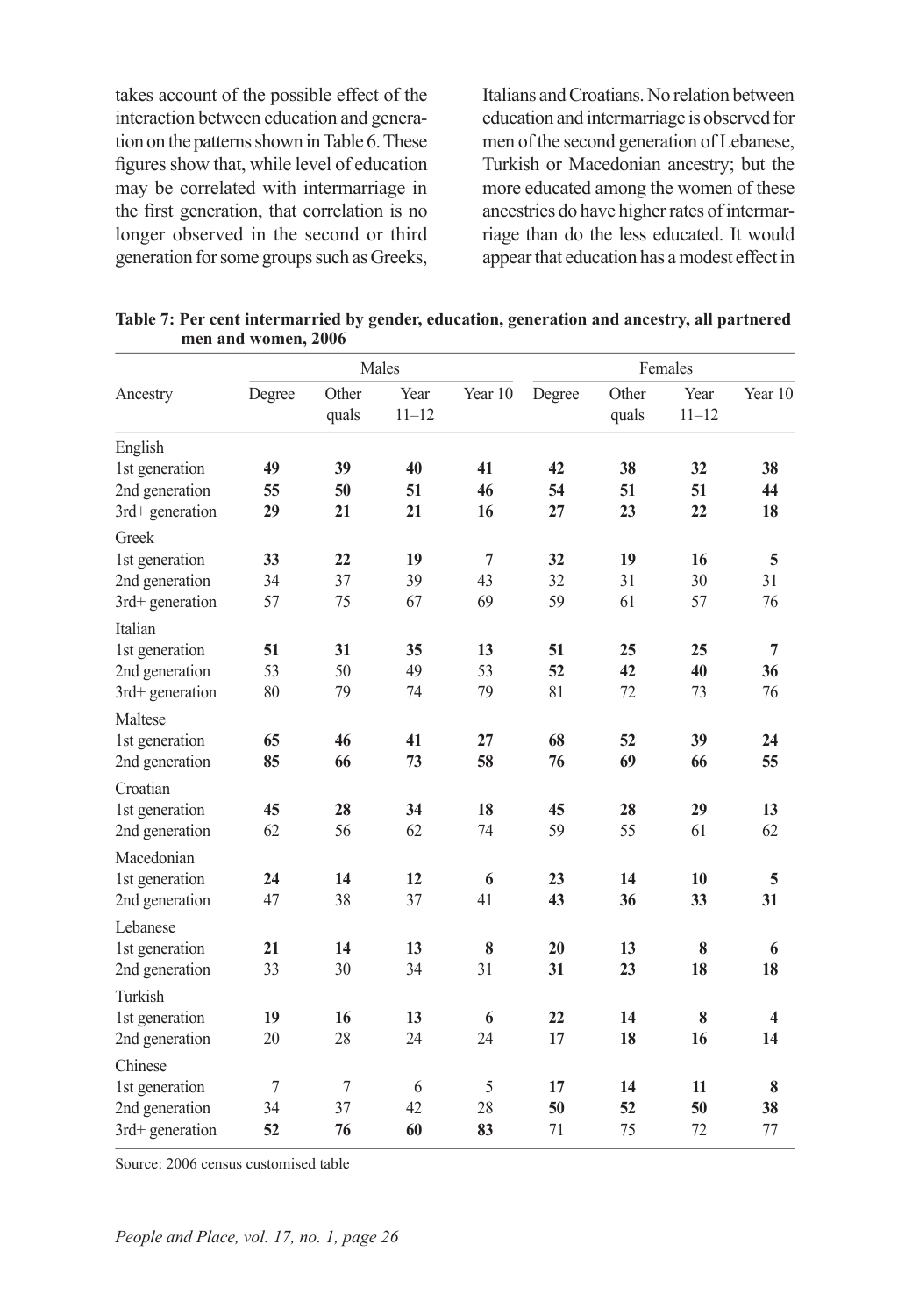broadening the choice of marriage partners across ethnic boundaries for women of these ancestries.

The effect of education on intermarriage is also mixed for men and women of different generations of Chinese ancestry. Education appears to increase intermarriage for women but not for men in the first two generations. It has no effect on intermarriage for women in the third generation; however better educated men in the third generation are more likely to marry within the ethnic group than are less educated men. In contrast to the above patterns, for two of the ancestry groups shown in Table 7, the English and Maltese, there is a clear pattern of increasing intermarriage with education within each of the three generations of men and women.

The relationship between level of education and intermarriage is different for different ethnic groups and for men and women of some ethnicities. The variations in patterns as described above suggest the complexity of the relationships between education, ethnicity and marriage/partnering that may be grounded in cultural and generational differences in male and female roles and status in the family.

### **CONCLUSION**

If inter-ethnic partnering is a key indicator of social integration, as suggested by sociologists, then the increase in intermarriage from the first to the second generation, and from the second to the third generation, of Australians of various ethnic backgrounds

indicates that social integration is proceeding with each successive generation. It is particularly noteworthy that, by the third generation, the majority of Australians of non-English-speaking background have partnered with persons of different ethnic origins, and that of these, the majority had partnered with persons of Australian or Anglo-Celtic ancestry. These partnering patterns suggest that, while Australian multiculturalism may have encouraged the intergenerational maintenance of ethnic identity, it has not inhibited increased social interaction outside the ethnic group with each successive generation.

For ethnic communities of more recent migrant origin from South and East Asia, the Middle East and Africa, the second generation is still young and not yet of marriageable age and there is no third generation yet. These communities bring with them cultural traditions that are quite different from those people of Southern and Eastern European backgrounds who dominated migration during the 1950s and 1960s. Whether the social integration of the second and third generations of these groups as measured by intermarriage will be similar to those of the non-Englishspeaking European migrant communities will not be known for several years.

### **Acknowledgments**

Census data discussed in this paper were provided by the Australian Bureau of Statistics through its 2006 Australian Census Analytic Program. We thank the ABS staff for their assistance with the customised datatables.